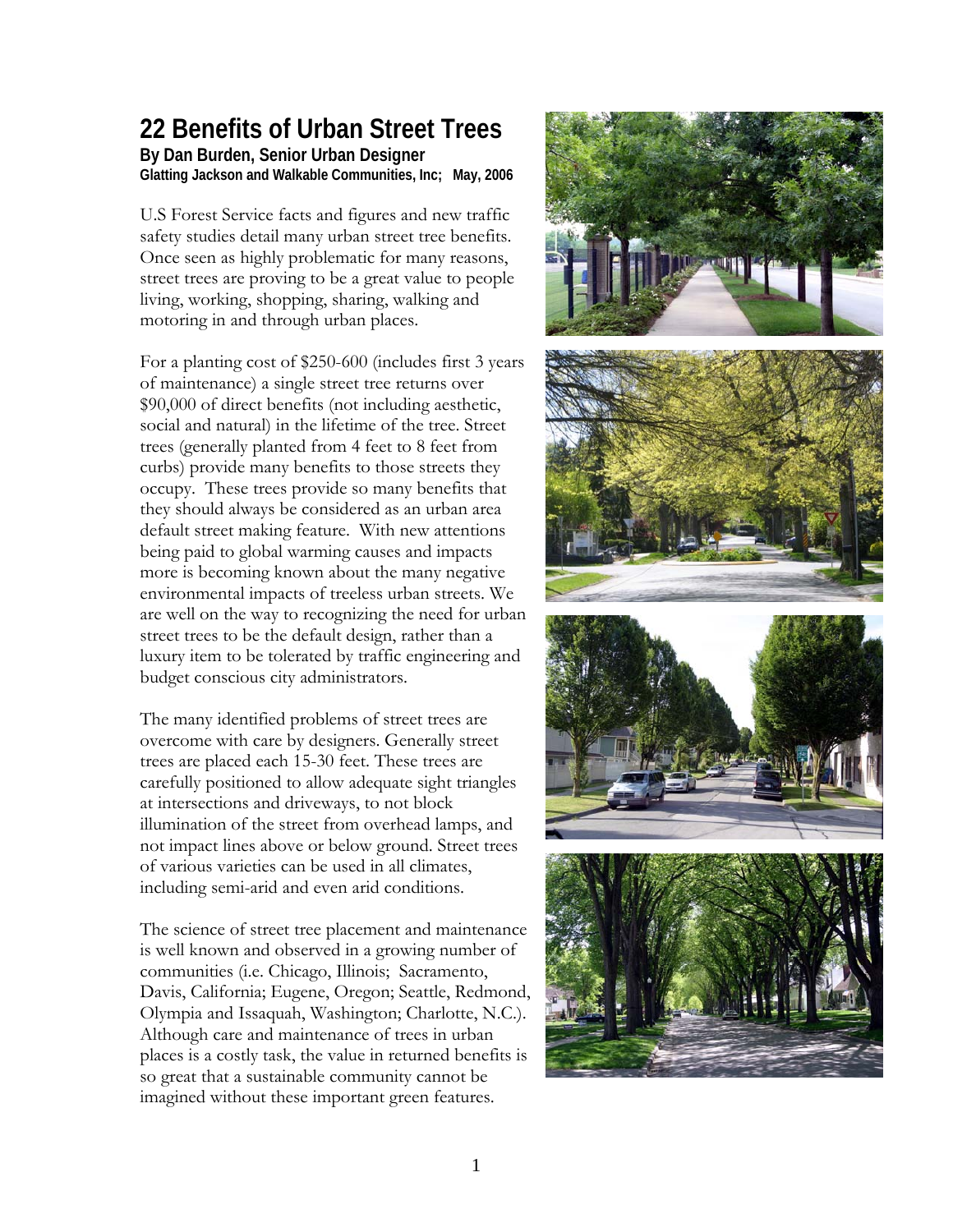## **Properly placed and spaced urban street trees provide these benefits:**

Increased motorized traffic and pedestrian safety (contrary to popular myths). See below article for details on mode safety enhancements. See especially the compilation of safety benefits detailed in, Safe Streets, Livable Streets, by Eric Dumbaugh Journal of the American Planning Association, Vol. 71, No. 3, Summer 2005. One such indication of increased safety with urban street trees is quoted from this document:

*"Indeed, there is a growing body of evidence suggesting that the inclusion of trees and other streetscape features in the roadside environment may actually reduce crashes and injuries on urban roadways. Naderi (2003) examined the safety impacts of aesthetic streetscape enhancements placed along the roadside and medians of five arterial roadways in downtown Toronto. Using a quasi-experimental design, the author found that the inclusion of features such as trees and concrete planters along the roadside resulted in statistically significant reductions in the number of mid-block crashes along all five roadways, with the number of crashes decreasing from between 5 and 20% as a result of the streetscape improvements. While the cause for these reductions is not clear, the author suggests that the presence of a well defined roadside edge may be leading drivers to exercise greater caution*."

1. **Reduced and more appropriate urban traffic speeds**. Urban street trees create vertical walls framing streets, and a defined edge, helping motorists guide their movement and assess their speed (leading to overall speed reductions). Street safety comparisons show a reduction of run-off-the-road crashes and overall crash severity when street tree sections are compared with equivalent treeless streets. (Texas A and M conducted simulation research which found people slow down while driving through a treed scape. These observations are also noted in the real world when following motorists along first a treed portion of a street, and then a non treed portion. Speed differentials of 3 mph to 15 mph are noted.







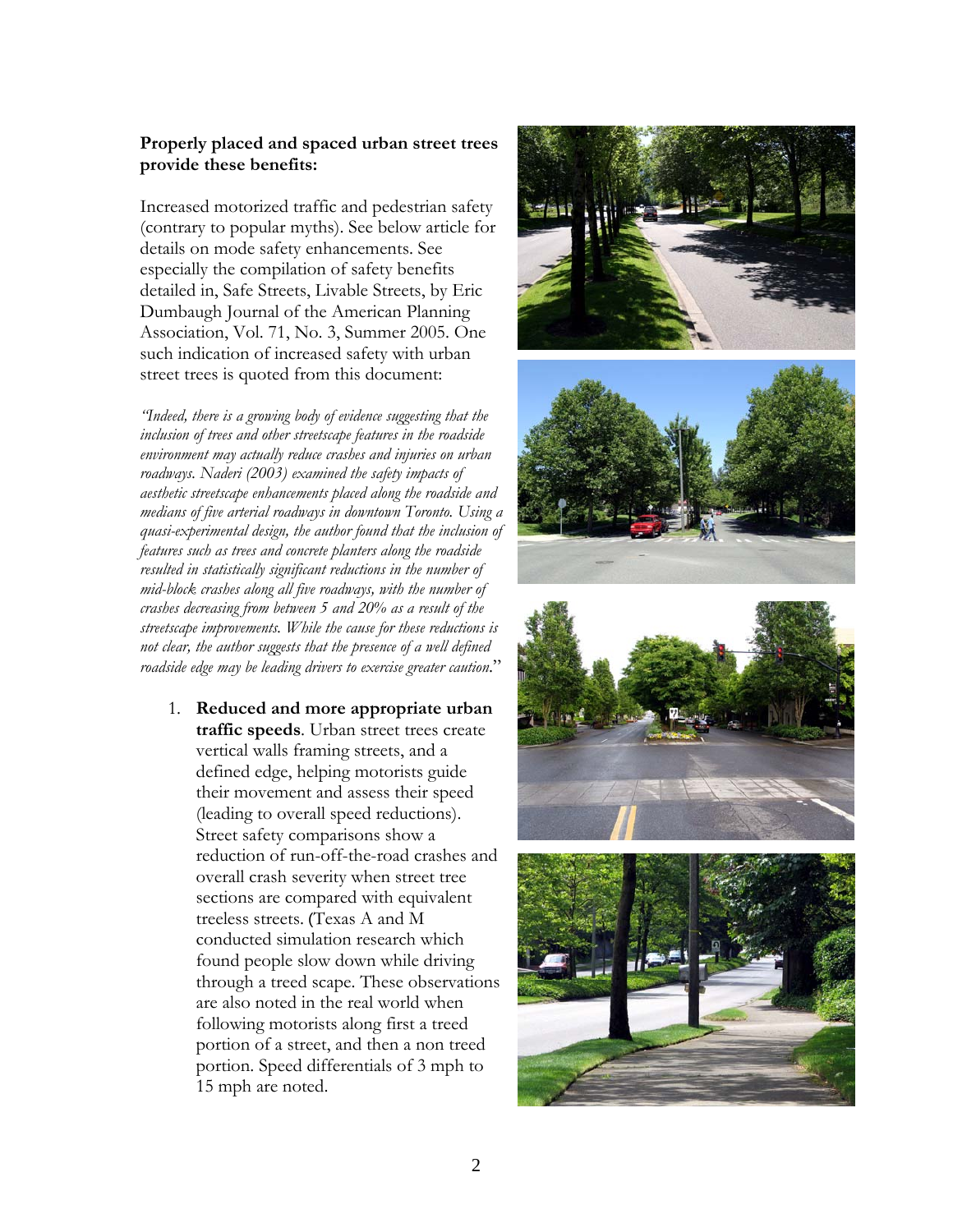- 2. **Create safer walking environments**, by forming and framing visual walls and providing distinct edges to sidewalks so that motorists better distinguish between their environment and one shared with people. If a motorist were to significantly err in their urban driving task, street trees can deflect or fully stop a motorist from taking another human life.
- 3. **Trees call for planting strips**, which further separate motorists from pedestrians, buildings and other urban fabric.
- 4. **Increased security**. Trees create more pleasant walking environments, bringing about increased walking, talking, pride, care of place, association and therefore actual ownership and surveillance of homes, blocks, neighborhoods plazas, businesses and other civic spaces.
- 5. **Improved business.** Businesses on treescaped streets show 20% higher income streams, which is often the essential competitive edge needed for main street store success, versus competition from plaza discount store prices.
- 6. **Less drainage infrastructure.** Trees absorb the first 30% of most precipitation through their leaf system, allowing evaporation back into the atmosphere. This moisture never hits the ground. Another percentage (up to 30%) of precipitation is absorbed back into the ground and taken in and held onto by the root structure, then absorbed and then transpired back to the air. Some of this water also naturally percolates into the ground water and aquifer. Storm water runoff and flooding potential to urban properties is therefore reduced.





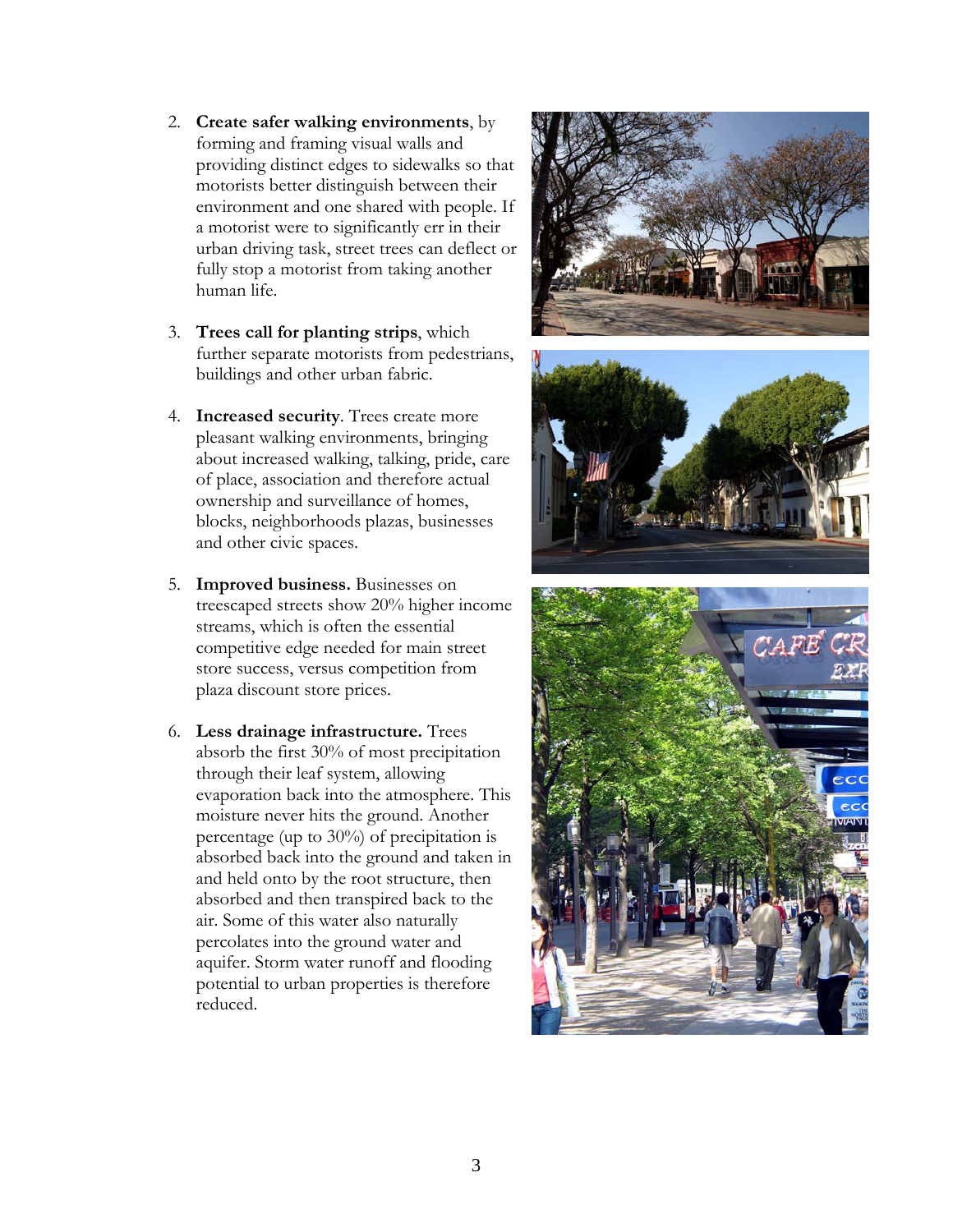- 7. **Rain, sun, heat and skin protection.** For light or moderate rains, pedestrians find less need for rain protection. In cities with good tree coverage there is less need for chemical sun blocking agents. Temperature differentials of 5-15 degrees are felt when walking under tree canopied streets.
- 8. **Reduced harm from tailpipe emissions**. Automobile and truck exhaust is a major public health concern and contains significant pollutants, including carbon monoxide (CO), volatile organic compounds (VOC), nitrogen oxides (NOx), and particulate matter (PM). Tailpipe emissions are adding to asthma, ozone and other health impacts. Impacts are reduced significantly from proximity to trees.
- 9. **Gas transformation efficiency.** Trees in street proximity absorb 9 times more pollutants than more distant trees, converting harmful gasses back into oxygen and other useful and natural gasses.
- 10. **Lower urban air temperatures.** Asphalt and concrete streets and parking lots are known to increase urban temperatures 3-7 degrees. These temperature increases significantly impact energy costs to homeowners and consumers. A properly shaded neighborhood, mostly from urban street trees, can reduce energy bills for a household from 15-35%.
- 11. **Lower Ozone**. Increases in urban street temperatures that hover directly above asphalt where tailpipe emissions occur dramatically increase creation of harmful ozone and other gasses into more noxious substances impacting health of people, animals and surrounding agricultural lands.





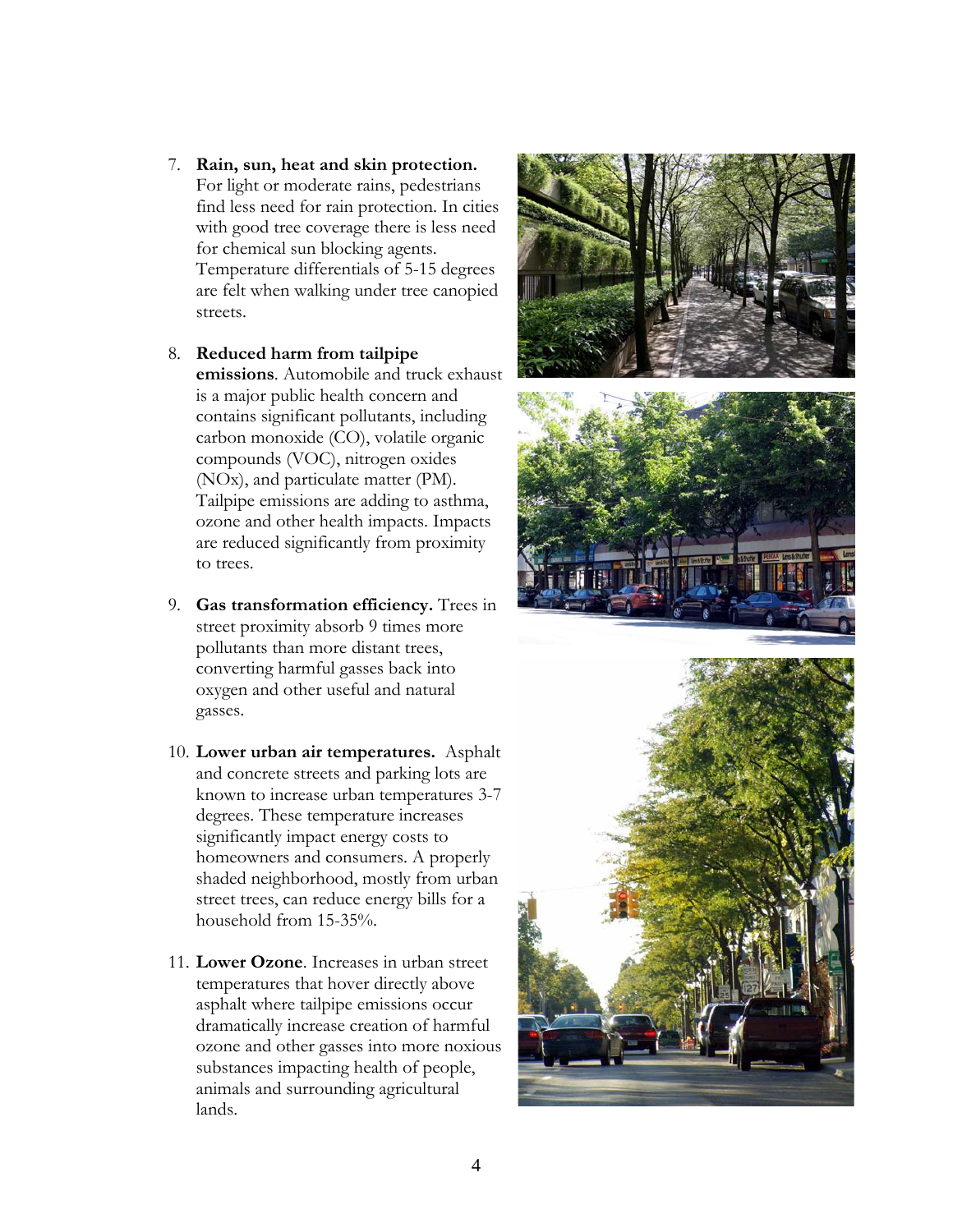- 12. **Convert streets, parking and walls into more aesthetically pleasing environments.** There are few streetmaking elements that do as much to soften wide, grey visual wastelands created by wide streets, parking lots and massive, but sometimes necessary blank walls than trees.
- 13. **Soften and screen necessary street features** such as utility poles, light poles and other needed street furniture. Trees are highly effective at screening those other vertical features to roadways that are needed for many safety and functional reasons.
- 14. **Reduced blood pressure, improved overall emotional and psychological health.**  People are impacted by ugly or attractive environments where they spend time. Kathlene Wolf, Social Science Ph.D. University of Washington gave a presentation that said "the risk of treed streets was questionable compared to other types of accidents along with the increased benefit of trees on human behavior, health, pavement longevity, etc." She noted that trees have a calming and healing effect on ADHD adults and teens.
- 15. **Time in travel perception.** Other research and observations confirm that motorists perceive the time it takes to get through treed versus non-treed environments has a significant differential. A treeless environment trip is perceived to be longer than one that is treed (Walter Kulash, P.E.; speech circa 1994, Glatting Jackson).
- 16. **Reduced road rage**. Although this may at first seem a stretch, there is strong, compelling research that motorist road rage is less in green urban versus stark suburban areas. Trees and aesthetics, which are known to reduce blood pressure, may handle some of this calming effect.